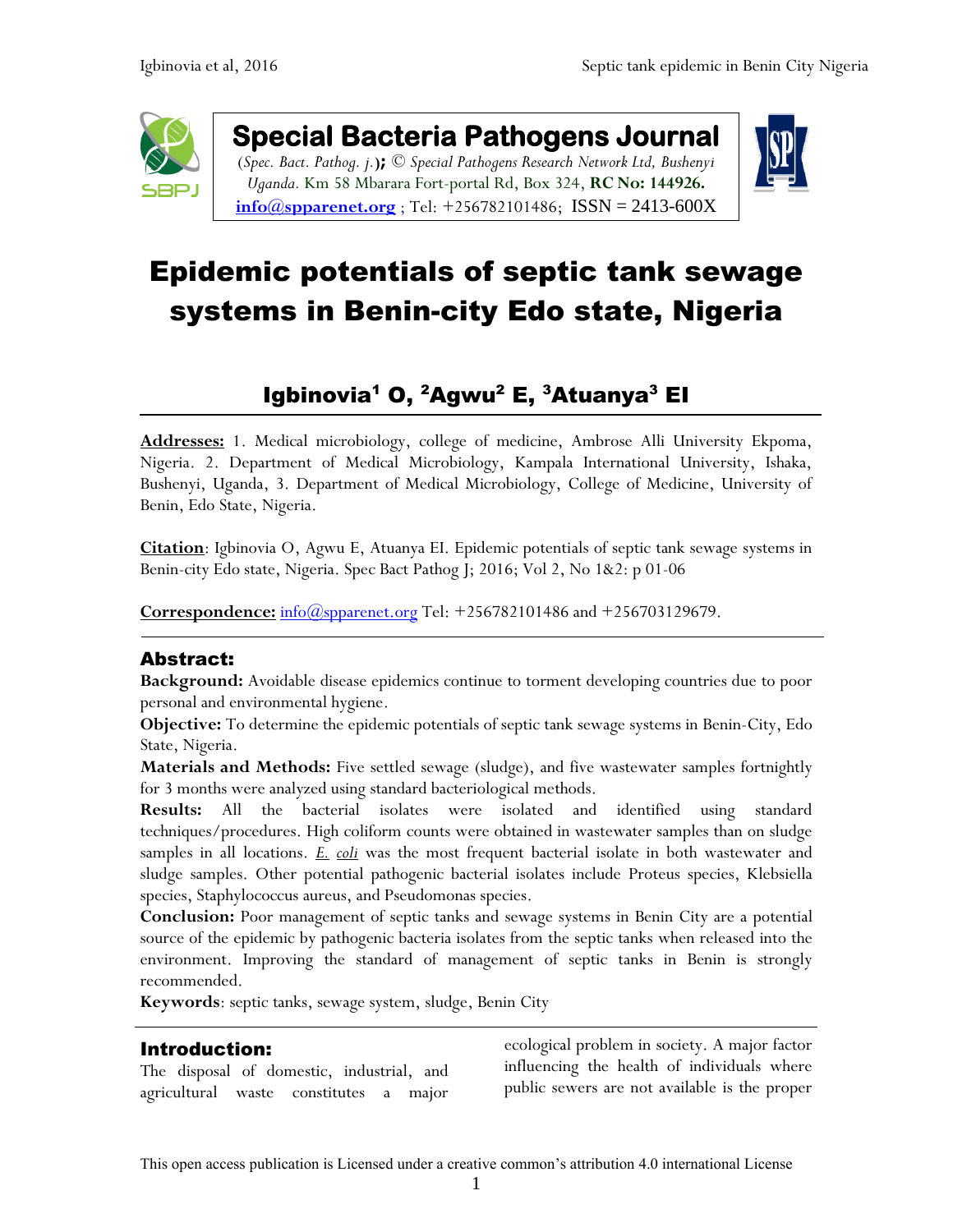dispersal of human excreta. The discharge of untreated waste into the environment presents two hazards which are the contamination of drinking water by microbial agents of enteric disease such as cholera, dysentery, diarrhea typhoid, etc, and the depletion of dissolved oxygen supply as a result of microbial decomposition of organic matter, leading to the destruction of animal life (1). Human waste can be said to be properly dispersed when they do not cause public health hazard by causing a nuisance (its odor), contaminating any drinking water supply, or being accessible to children, insects, rodents or other agents that can afterward come in contact with drinking water.

In Nigeria septic tank (household sewage disposal system), is very commonly used for waste disposal. Septic tanks should not be located near the source of domestic water supply, to avoid the pollution of groundwater used for this purpose. There are three main functions of a septic tank includes sedimentation of solid materials, Biological degradation of solid materials, and storage of sewage, (2, 3).

Septic tank may fail in its function due to the following factors: Irregular cleaning, leading to the accumulation of sludge or scum which clogs the septic tank system by blocking the outlet device; some chemicals often added to septic tanks to clean it up, may alter the alkalinity of the sludge and interfere with its digestion; roof drains producing a large volume of water being piped into the septic tank increases the content of the tank leading to clogging of the system; and flushing of new or hard-papers, rags and sticks into the septic tank system, which may not decompose in the tank will lead to clogging of the system. When there is a failure of the septic tank system the health of the public is threatened. Mainstream search shows that since the old study of Nkanji (4) was published, the literature is virtually empty

about septic tank systems as a potential source of a disease epidemic in Benin City.

This study was designed to determine the epidemic potentials of poor septic tanks systems in Benin City through isolation and identification of bacterial species associated with settled sewage (sludge) and wastewater in septic tank sewage systems, assess the coliform population in sludge and wastewater in five different locations, and to examine the current disposal systems with the hope of recommending better ways of sewage disposal. These are all aimed at minimizing the health hazards resulting from poor sewage treatment and disposal systems in Benin city,

# Materials and methods:

Five samples of settled sewage (sludge) and five samples of wastewater (effluents from septic tanks in five different locations), in Benin city Edo State, were used for the study. Sludge samples collected into sterile sampling containers and waste collected into sterile 250ml specimen bottles were sent to the laboratory for analysis. Samples were collected fortnightly for three months.

All media used (Nutrient broth, Peptone water, Nutrient agar, and MacConkey agar, Thiosulphate citrate bile salt sucrose agar, and evaporated milk agar), were prepared according to the manufactures (BIOTEC) instructions. A 1% w/v dilution of sludge in distilled water was made and ten-fold serial dilution of this 1% w/v of sludge/distilled water preparation were also made in 6 sterile test tubes, to get between  $10^{2}$ - $10^{6}$  dilutions respectively. Ten-fold serial dilutions of wastewater preparation in distilled water were also made in 6 sterile test tubes, to get between10<sup>2</sup>-10<sup>6</sup> dilutions respectively. A pour-plate method was used to prepare plates for the bacterial count. Two ml of each dilution were added into sterile Petri dishes and about twenty ml of sterile molten nutrient agar were poured into each plate.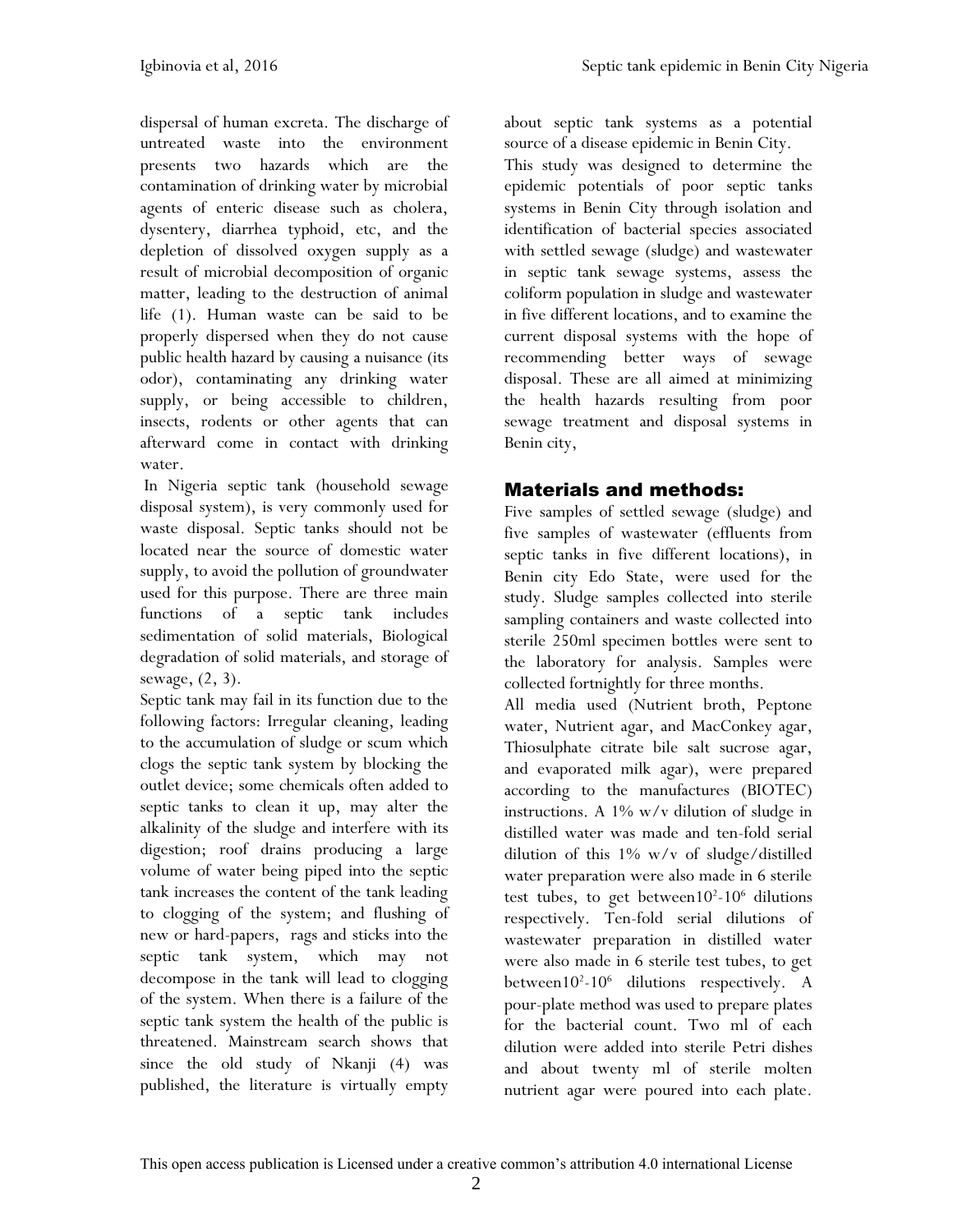The molten agar/sample dilutions were mixed by careful and gentle swirling of the Petri-dishes and they were allowed to set. A loop full of an aliquot from the tubes containing the 1%preperations were inoculated into McConkey agar nutrient agar, thiosulphate citrate bile salt sucrose agar, and evaporated milk agar for identification of significant bacteria. All the media used were controlled using standard techniques and by the guidelines reported by Cheesbrough (5). All isolates were identified using the schemes of Barrow and Feltham (6), and Holt (7).

Gram's staining techniques were performed on all isolates using the method reported by Raphael (7). Spore staining (using 5% malachite green as primary stain and 0.5% aqueous safranin stain) as outlined by Barron et al (6), was carried out on all isolates suspected to be spore formers.

Peptone water sugars (sucrose, mannitol, maltose, glucose, galactose, rhamnose, lactose, and fructose) with bromothymol blue indicator were prepared using the method reported by Cheesbrough (5). A loop full of the 1% w/v preparation was inoculated into the bijoux bottles containing these sugar preparations and incubated at 37<sup>0</sup>C for 24hrs. Dunham tubes were added to bottles containing glucose for acid and gas production and no tubes were added to other bottles for acid production.

Other tests carried out for further identification of isolates include urease, catalase, oxidase, indole, coagulase, methyl red, citrate utilization, hydrogen sulfide production, and Voges-Proskauer test respectively. Standard procedures and techniques reported by Barrow & Feltham (6), and Cruickshank et al (8), were followed in performing all the above mention tests used for the identification of all the isolates.

# Results:

The total bacterial counts from water samples and sludge samples, from five different locations in Benin City, are as shown in (Tables 1 and 2) below. The total bacterial count for the period of the study showed that the bacterial densities of sludge samples were higher than those of the wastewater samples. The isolates and their percentage occurrence s have been outlined in (Tables 3 and 4) below.

| Sampling location | Bacterial count (CFU/ml x $107$ ) |       |      |      |      |      |
|-------------------|-----------------------------------|-------|------|------|------|------|
|                   |                                   |       |      |      |      |      |
| Icemen            | 1.82                              | i 93. | 1.53 | 1.97 | 2.00 | 2.10 |
| Ehen Eden         | 2.14                              | 242   | 2.58 | 2.36 | 223  | 2.65 |
| New Benin         | 2.33                              | 2.04  | 1.97 | 1.93 | 2.98 | 227  |
| Ekosodin          | 1.95                              | 2.56  | 2.02 | 1.87 | 2.56 | 1.90 |
| Oguola            | 225                               | 2.30  | 2.28 | 2.60 | 226  | 2 03 |

**Table 1: Fortnight total bacterial count from wastewater samples.** 

Sampling locations labeled A to D are as follows: A. (Icemen), B (When Eden), C. (New Benin), D. (Ekosodin), and E. (Oguola). The sampling period in weeks has been numbered from 1 to 11 as shown above (Table 1).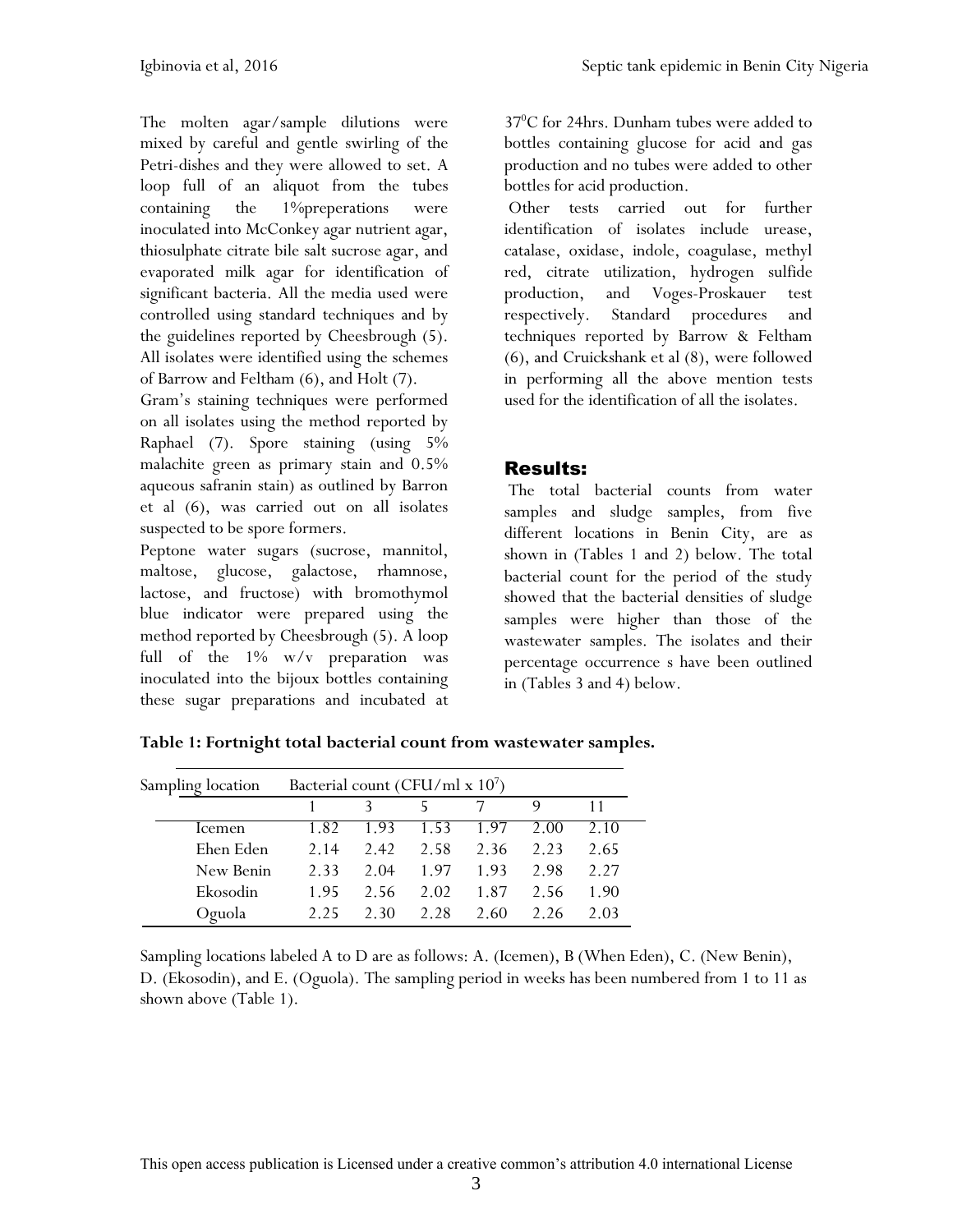| Sampling location | Bacterial count (CFU/ml x $107$ ) |      |      |      |      |      |
|-------------------|-----------------------------------|------|------|------|------|------|
|                   |                                   |      |      |      | Q    |      |
|                   |                                   |      |      |      |      |      |
| A                 | 1.26                              | 2.28 | 2.30 | 2.34 | 3.38 | 3.47 |
| B                 | 1.56                              | 2.26 | 2.84 | 2.88 | 2.32 | 2.75 |
| C                 | 2.44                              | 2.87 | 2.90 | 2.95 | 3.67 | 2.32 |
| D                 | 1.33                              | 1.28 | 2.37 | 2.22 | 2.34 | 2.25 |
| E                 | 1.32                              | 2.44 | 2.52 | 2.30 | 3.60 | 2.46 |

#### **Table 2: Fortnight total bacterial count from sludge samples.**

Sampling locations labeled A to D are as follows: A. (Iwehen), B (Eheneden), C. (New Benin), D. (Ekosodin), and E. (Oguola). The sampling period in weeks has been numbered from 1 to 11 as shown above (Table 1).

#### **Table 3: Bacterial isolates from wastewater samples:**

| Isolates                | Number (%) of total bacterial isolates |
|-------------------------|----------------------------------------|
| Escherichia coli        | 12(14.45)                              |
| Proteus species         | 11(13.25)                              |
| Klebsiella species      | 9(10.84)                               |
| Staphylococcus aureus   | 9(10.84)                               |
| Pseudomonas species     | 7(8.40)                                |
| Micrococcus species     | 7(8.40)                                |
| Shigella species        | 5(6.02)                                |
| Enterobacter            | 5(6.02)                                |
| Streptococcus species   | 5(6.02)                                |
| <b>Bacillus</b> species | 5(6.02)                                |
| Salmonella species      | 4(4.82)                                |
| Serratia species        | 2(2.4)                                 |
| Vibro cholera           | 5(6.02)                                |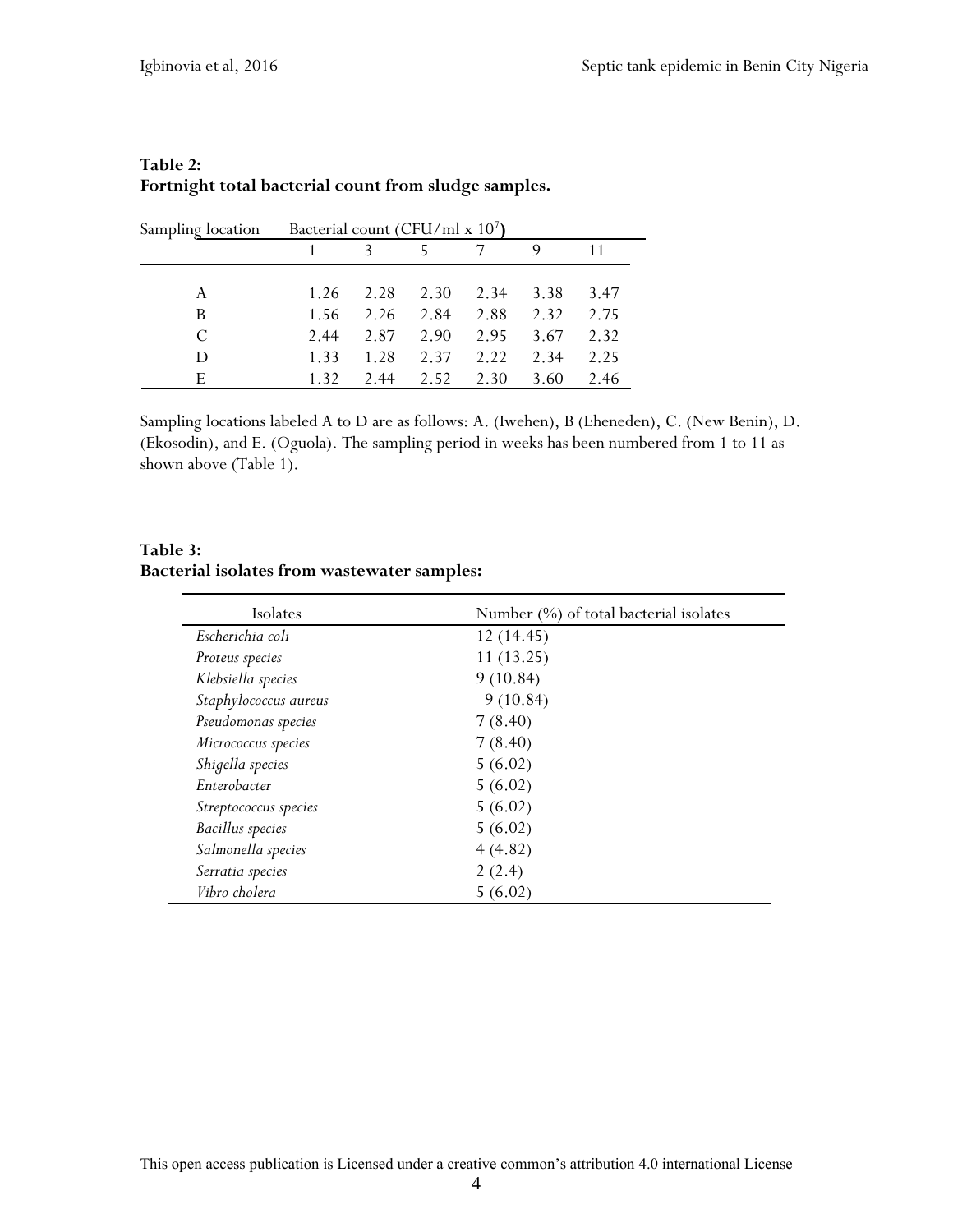| Isolates                | Number $(\%)$ of total bacterial isolates |
|-------------------------|-------------------------------------------|
| Escherichia coli        | 11(15.28)                                 |
| Proteus species         | 10(13.89)                                 |
| Klebsiella species      | 10(13.89)                                 |
| <b>Bacillus</b> species | 7(9.72)                                   |
| Clostridium species     | 6(8.33)                                   |
| Salmonella species      | 5(6.94)                                   |
| Micrococcus species     | 5(6.94)                                   |
| Shigella species        | 5(6.94)                                   |
| Streptococcus species   | 4(5.56)                                   |
| Serratia species        | 4(5.56)                                   |
| Streptococcus species   | 3(4.17)                                   |
| Pseudomonas species     | 2(2.78)                                   |

#### **Table 4: Bacterial isolates from sludge samples:**

# Discussion:

The highest values of total bacterial counts  $(2.98x10^7 \text{ and } 3.67x10^7 \text{ CFU/ml})$  from both wastewater and sludge samples respectively in June may be due to increased nutrient load from surface water runoff, soil erosion as the rainy season persisted (8). The low values of bacterial count from both surface water and sludge samples in locations B and D may be attributed to environmental factors such as pH and toxic elements. The high values of bacterial count from both surface water and sludge samples agree with the known fact that the natural habitat of bacteria ( coliforms) is the intestinal tract of humans and is thus excreted normally in the feces ( 10).

The total microbial densities of the sludge samples were generally higher than those of the wastewater samples. This observation is consistent with the reports of Apkata and Ekundayo (11) who reported that bottom samples would have a higher number of bacteria than surface samples, as a result of bacterial sedimentation due to gravitational pull, and that sedimentation will be enhanced by the richer organic matter available at the bottom (sludge) samples. Higher values are only recorded in surface (wastewater) samples than in bottom (sludge) samples, due to resuspension of bacteria.

*E. coli* is a coliform that has been indicated as a good indicator of shellfish quality (12), and the presence or absence of *E. coli* in water has been used as an index of recent or heavy fecal pollution (11). The low number of salmonella species and Streptococcus species recorded maybe because they are mostly pathogenic and pathogenic bacteria are found to survive less outside their host than nonpathogenic organisms (13).

Vibro cholera isolated in locations C (Eheneden) and D (New Benin), could be attributed to the high nutritional concentration of the samples from these locations since the organism needs a high nutrient concentration for growth (14). The presence of Pseudomonas species was expected because it is a normal flora of the soil, (some species may be found in the intestinal tract) from where it could have its way to the septic tank sewage system through floods. *Entero bacteria* and *Proteus species* are also parts of the normal flora of the intestinal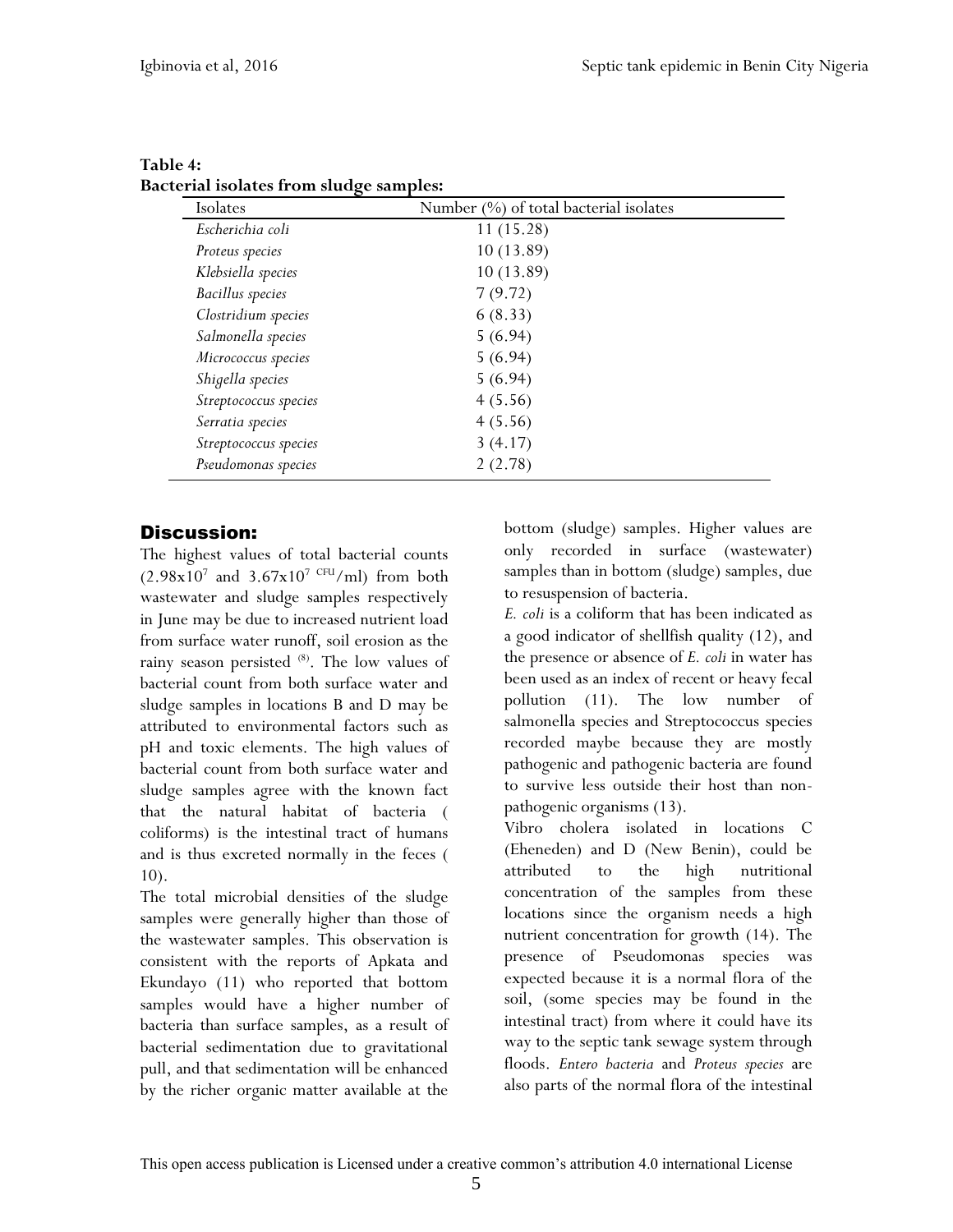tract and may have found their way into the septic tank through fecal samples.

The *Staphylococcus species*, normal flora of the skin (although can also be a pathogen depending on the site) may have found its way to the tank through bathing and laundry water allowed to flow into the tank from the house. *Bacillus species* occurrence may be due to washing offs from soil and vegetation. The presence of *Clostridium perfringens* in sludge at the sampling location indicated fecal pollution of remote origin.

The result of this study has supported previous works that domestic sewage contains intestinal microflora and microorganisms that inhabit the soil and vegetation. The bacterial load was far higher than that of the international standard of 500 cells per 100ml. Septic tank sewage systems contain many pathogenic and non-pathogenic organisms and so improper disposal leads often to the epidemic. Thus proper dispersal of septic tank wastewater and sludge is necessary to reduce contact with man, vectors that transmit them, and objects useful to man.

We observed in the course of this study that sewages are not properly disposed of and due to poor maintenance culture, the poor economic situation of the country, broken sewages are allowed to flow out to the neighborhood thereby contaminating the air, the fields, and the roads and also being exposed to the vectors that transmit diseases. Signs of a failed septic tank soakaway may include but not limited to Septic tank effluent surfacing on your land; Strong or bad odors coming from the septic tank or drains; Pollution of nearby ditches or streams with effluent; Slow flushing of toilets; Gurgling in the drains; Ground movement (dips) near the septic tank or soakaway drain field; Toilet overflowing; Overflow at washing machine hookup; Overflows into shower or bath when the sink is discharged; Drain inspection chambers have standing effluent in them when it should be empty WTE (15).

Nine simple reasons why septic tank and sewage systems may fail include but not limited to: poor maintenance when not emptied at least once a year; more than onemeter depth of the septic tank not constructed in the aerobic soil layer; nature of the soil and its effect on the soakaway performance; high water table and its effect on the septic tank soakaway; deterioration of the septic tanks; Sodium Binding in the soil; another house joining the septic tank system; heavy Rain and its effect on the septic tank system and more people using the septic tank system. Since this happens in the city, the situation in the villages is even worst because open latrines and indiscriminate dumping of fecal materials are very common WTE (2016).

In conclusion, Septic tank sewage systems contain potentially pathogenic bacteria which possess public health challenge when the septic tank content leaks into the environment. Proper sewage disposal and maintenance to prevent pathogens from causing epidemic is strongly recommended in the study location.

#### **Conflict of interest:** None

# Reference:

1. Kien P and Fling P. Microbial ecology of domestic wastes. In Richard, G. Burns, and J Howard Slater. Environ. Microb. Ecolo. (1982),576-590.

2. Okafor N. Aquatic and Waste Microbiology. Fourth-dimensional publishers, Enugu, 1985, 16.

3. Duncan M. Sewage treatment in Hot Climates, Jonh Wiley and sons limited, London, 1975, 514.

4. Nkanga EJ. Investigations of pipe-borne water pollution in Benin city, Nigeria water, air, and soil pollution, 13 (1980) 425-437. 0049-6979/80/0134-0425

5.Cheesbrough M. medical laboratory manual for tropical countries Vol. 2